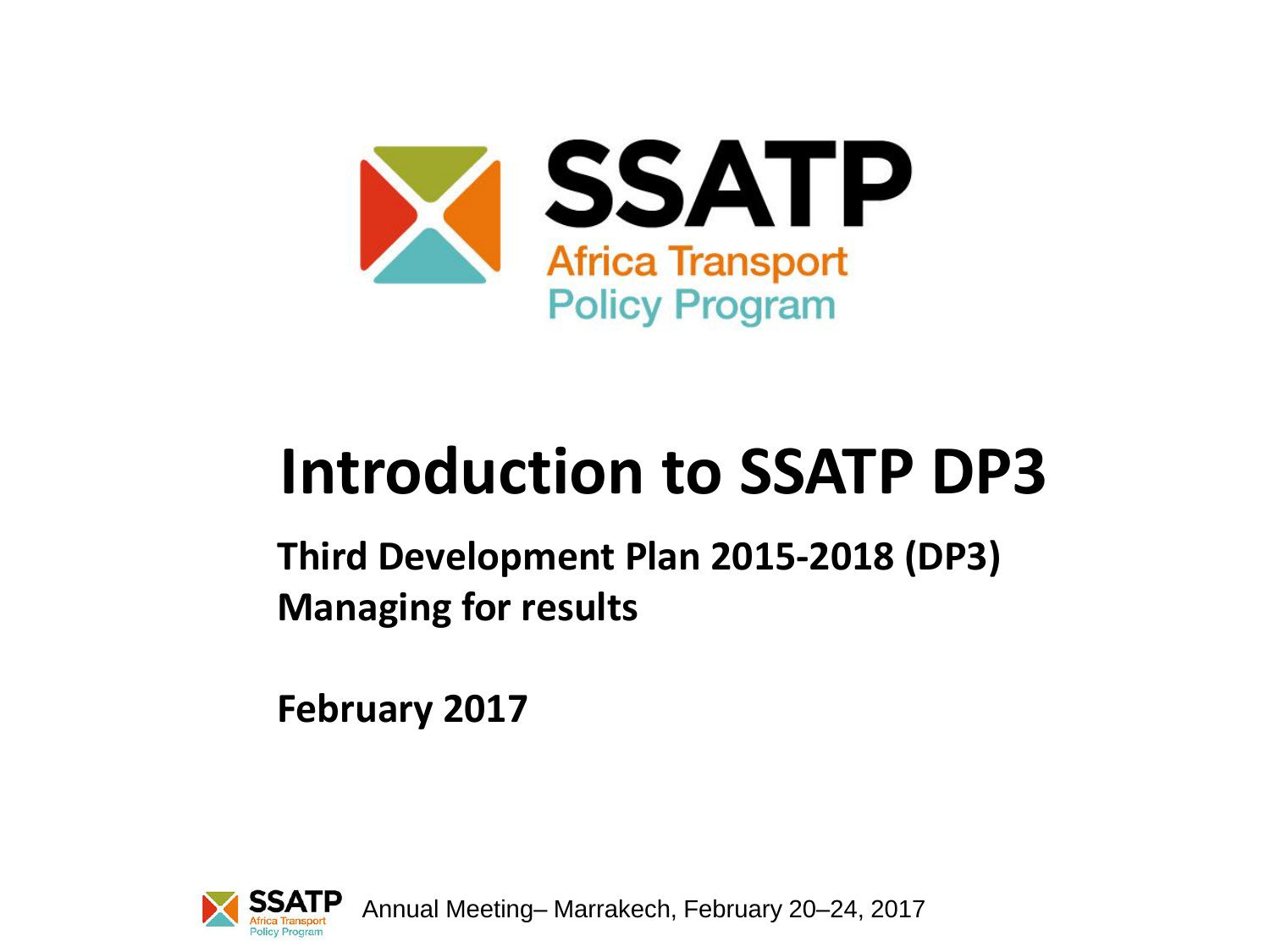# **DP3 Strategic Alignment**



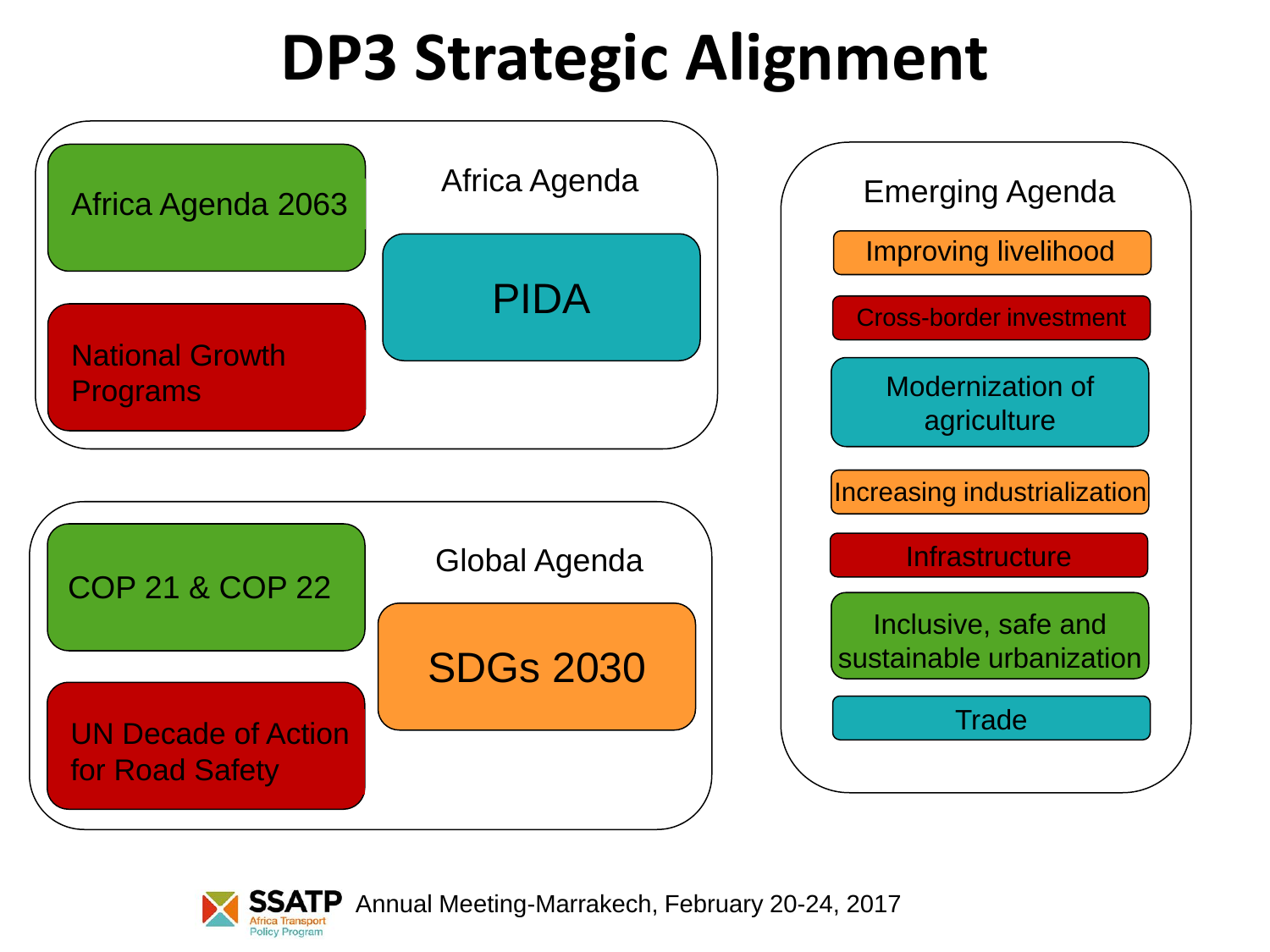## **Sustainable Development Goals (SDG)**

### *Integration, Infrastructure and Mobility Goals*

- *Promote sustainable infrastructure and industrialization and foster innovation (SDG 9)*
- Support the development of affordable, reliable, sustainable and resilient infrastructure for transport
- $\sim$  Improve regional and trans-border infrastructure to promote regional connectivity and integration and to facilitate trade
- *Make cities and human settlements inclusive, safe and sustainable (SDG 11)*
- $\sim$  Provide access to safe, affordable, accessible and sustainable transport for all, and expand public transport
- *By 2020, halve the number of global deaths and injuries from road traffic accidents (SDG 3)*







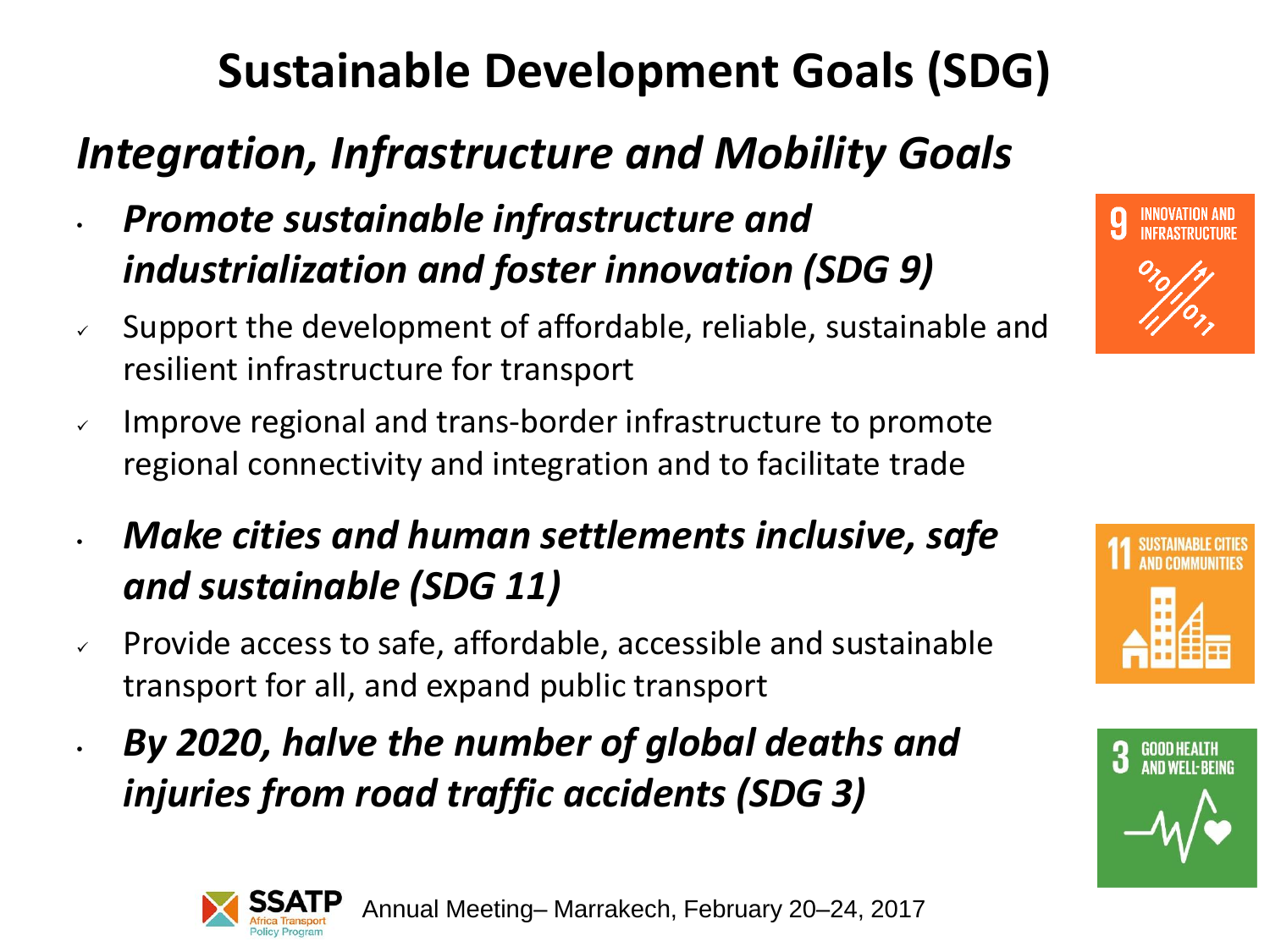### **LESSONS & RECOMMENDATIONS FROM DP2**

- *Adjust the SSATP mission* statement to emerging needs for sound policy dialogue
- *Define the transport policy framework* being the goal of the SSATP, with progress to achieve during the plan's period
- *Anchor the SSATP in Africa*
- *Promote cross-fertilization* by extending SSATP coverage to North Africa

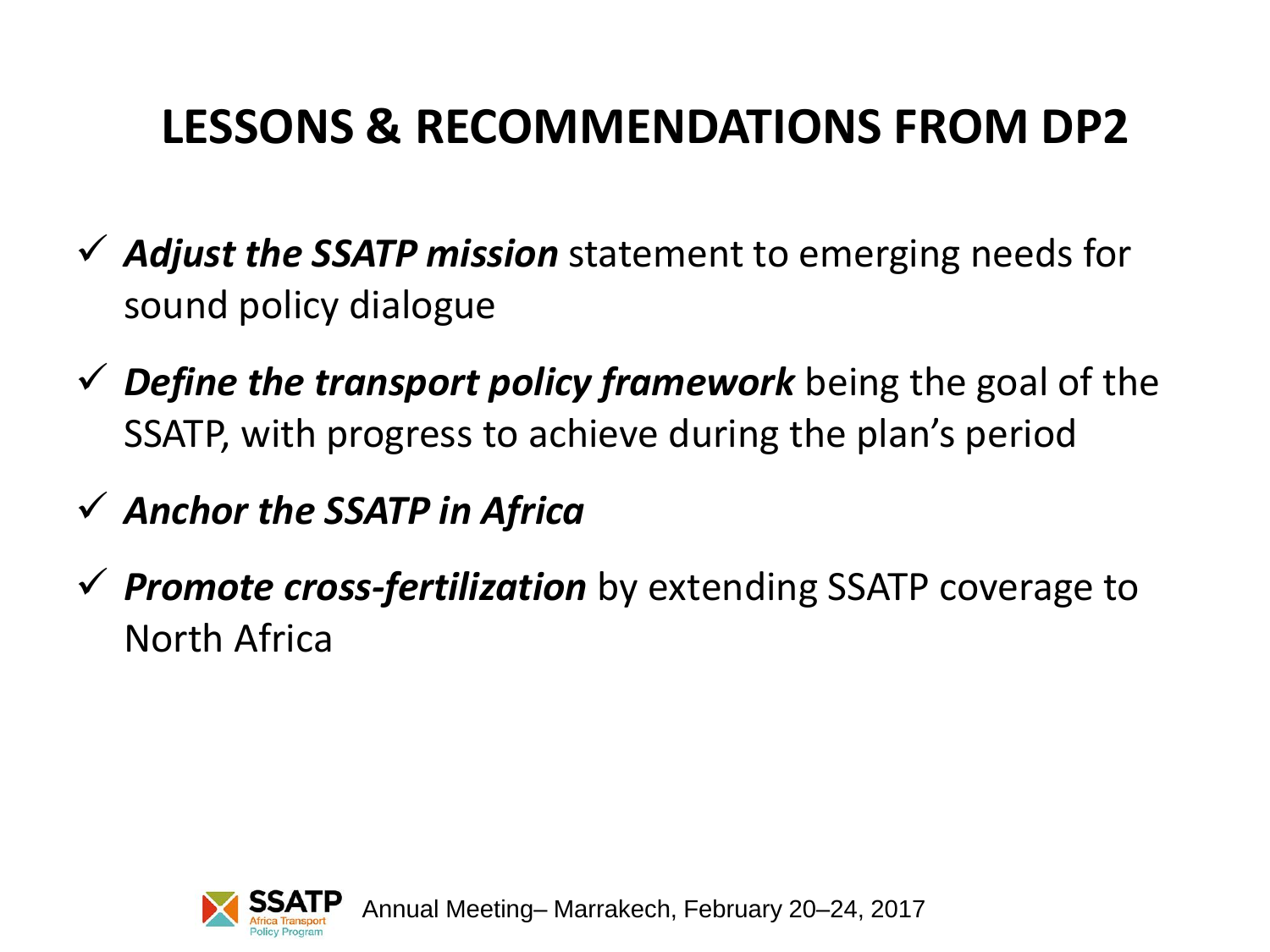## **SSATP - Third Development Plan (DP3) 2015-2018**

### *A Program for efficient, safe, and sustainable transport*

- *Mission :* to facilitate policy development and related capacity building in Africa's transport sector
- *Focus Areas :* DP3 is structured around three thematic Pillars: Integration, Connectivity and Cohesion; Urban Transport and Mobility; and Road Safety
- *DP3 approach :* SSATP work follows the policy development cycle starting with knowledge creation, dissemination and advocacy up to knowledge application through capacity building
- *New Program management Structure*
- *DP3 Impact and expected results*

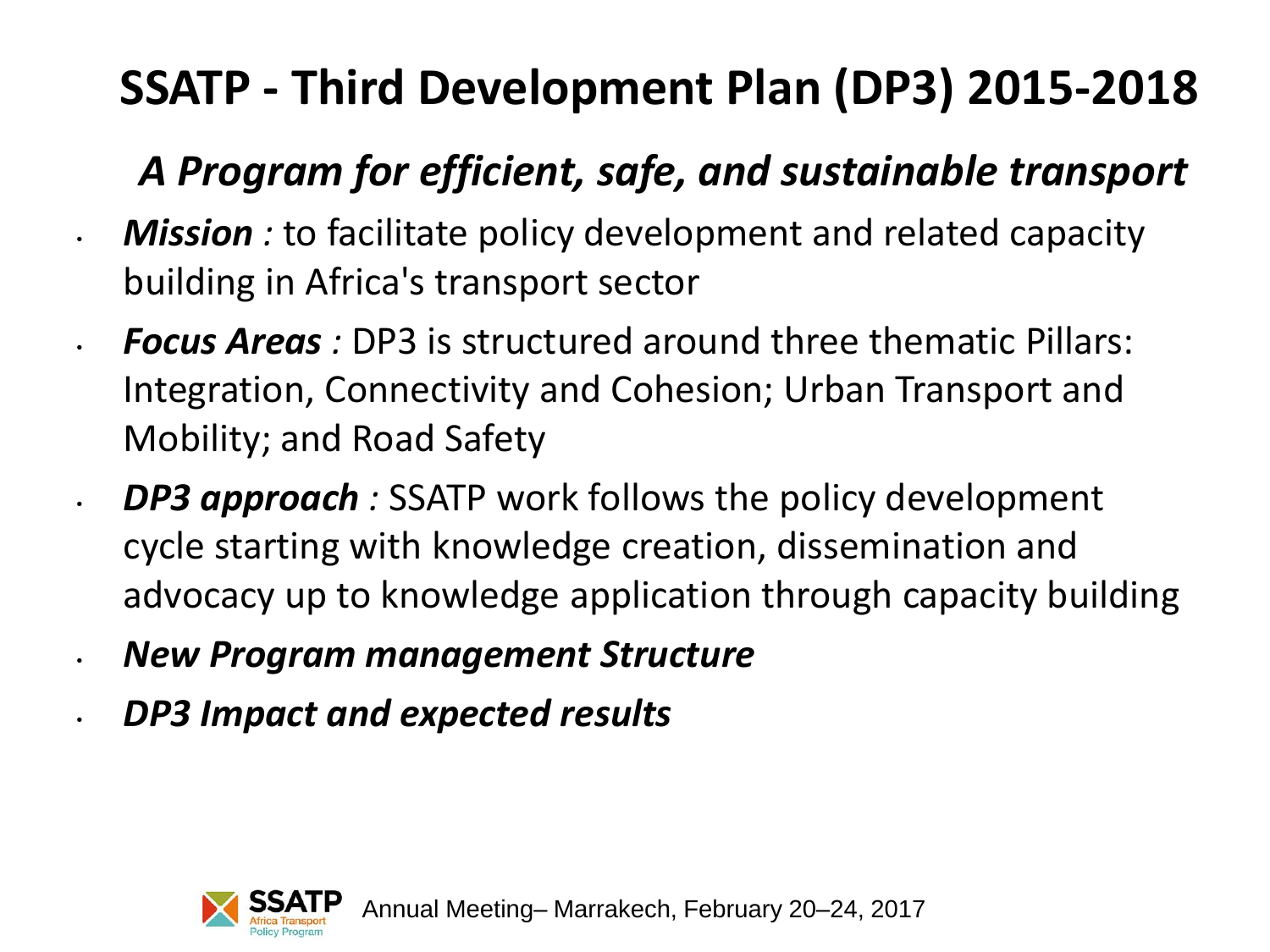## *Pillar A: Integration, Connectivity and Cohesion Pillar A: Integration, Connectivity and Cohesion*

### **Challenges Objectives Outcomes**

- Inefficient logistics chains hamper the pace of integration of **Africa**
- Poor governance
- Lack of adequate infrastructure

- Develop a more holistic approach of corridor policies to include economic development of areas in the corridor zone of influence
- Support continental integration

- **PROMOTE** effective policy for corridor development
- DEVELOP capacities for an inclusive policy dialogue on regional integration
- PROMOTE efficient logistic services

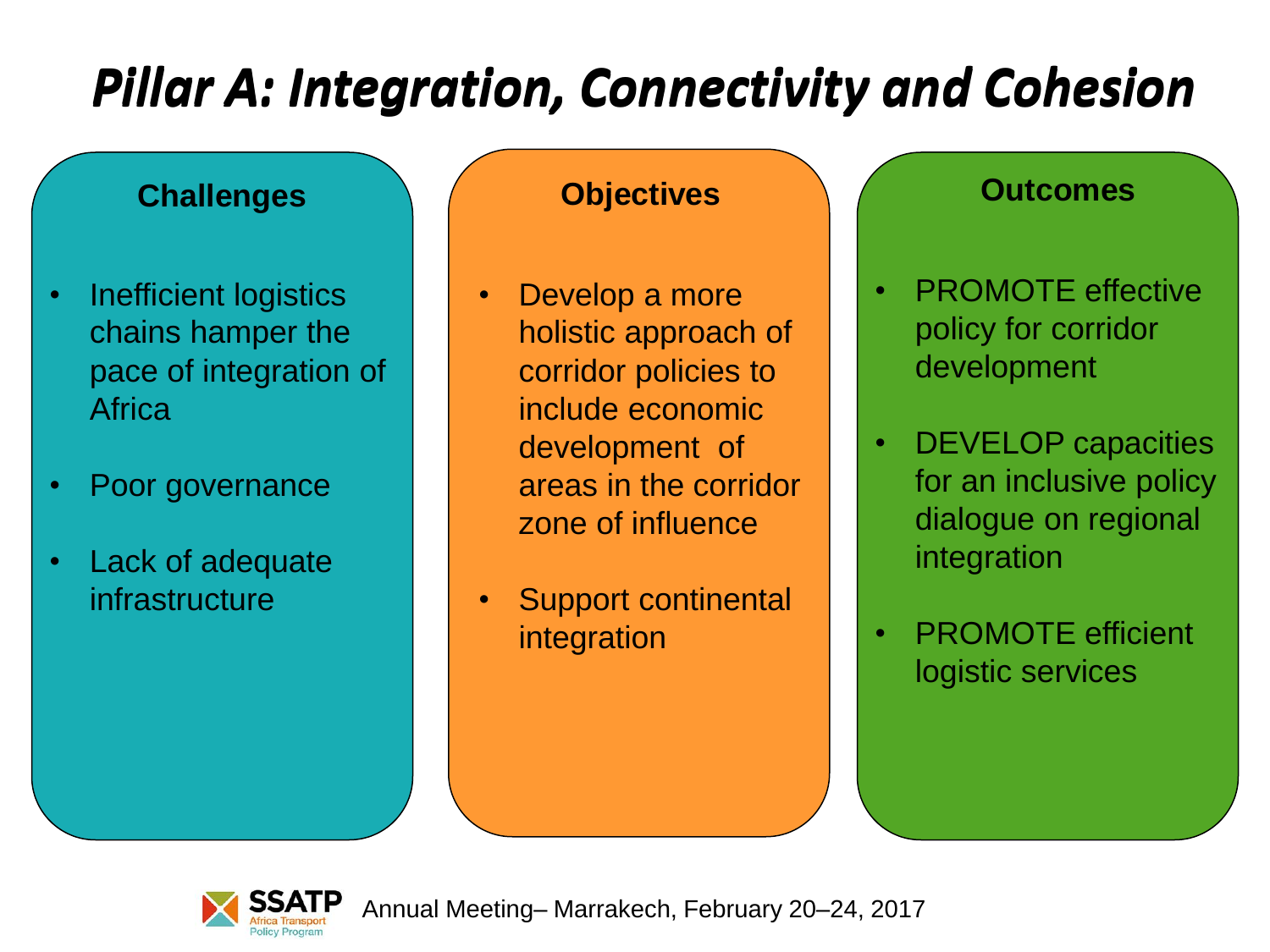## *Pillar B: Urban Transport and Mobility*

### **Challenges Objectives Outcomes**

- 60% of all Africans will live in urban areas by 2050
- Levels of access and mobility are dramatically low in African cities

• Universal access to sustainable transport for urban populations by 2030

- **ENABLE** urban decision makers to adopt sustainable urban planning
- AVOID the need for motorized transports
- **SHIFT to integrated** multimodal urban mobility plans
- IMPROVE urban life

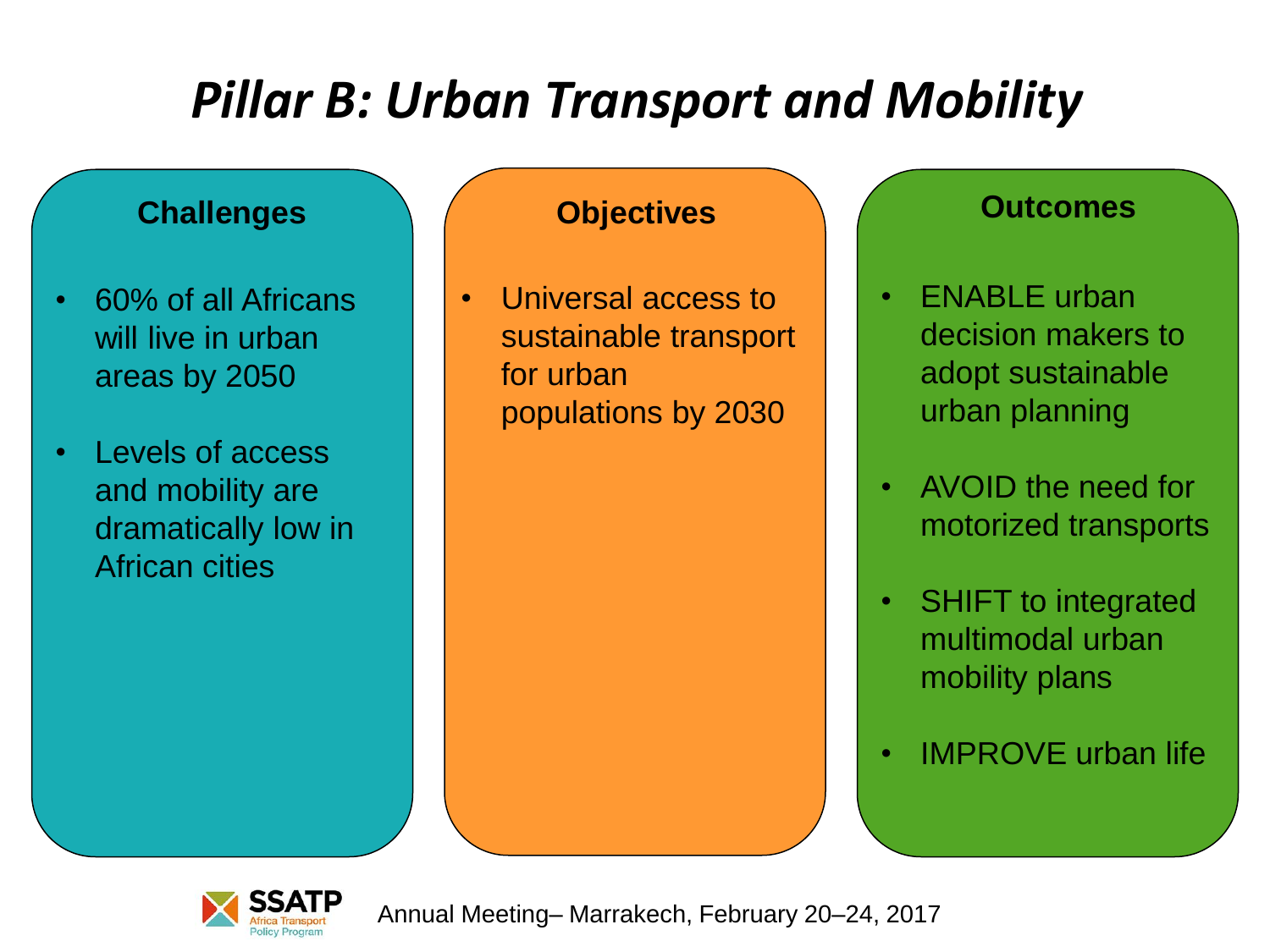## **Pillar C: Road Safety**

### **Challenges Objectives Outcomes**

- More than 300,000 people lose their lives every year
- The fatality rate in Africa increased in recent years (24.1 per 100,000 in 2010 to 26.6 per 100,000 in 2013)

• Enable African countries to achieve the road safety goals of the UN Decade of Action and Africa Plan of Action 2011- 2020

- **IMPROVE** the capacity to manage and monitor safety performance
- PROMOTE effective road safety policy
- STIMULATE good practices
- INTEGRATE road safety policy and interventions

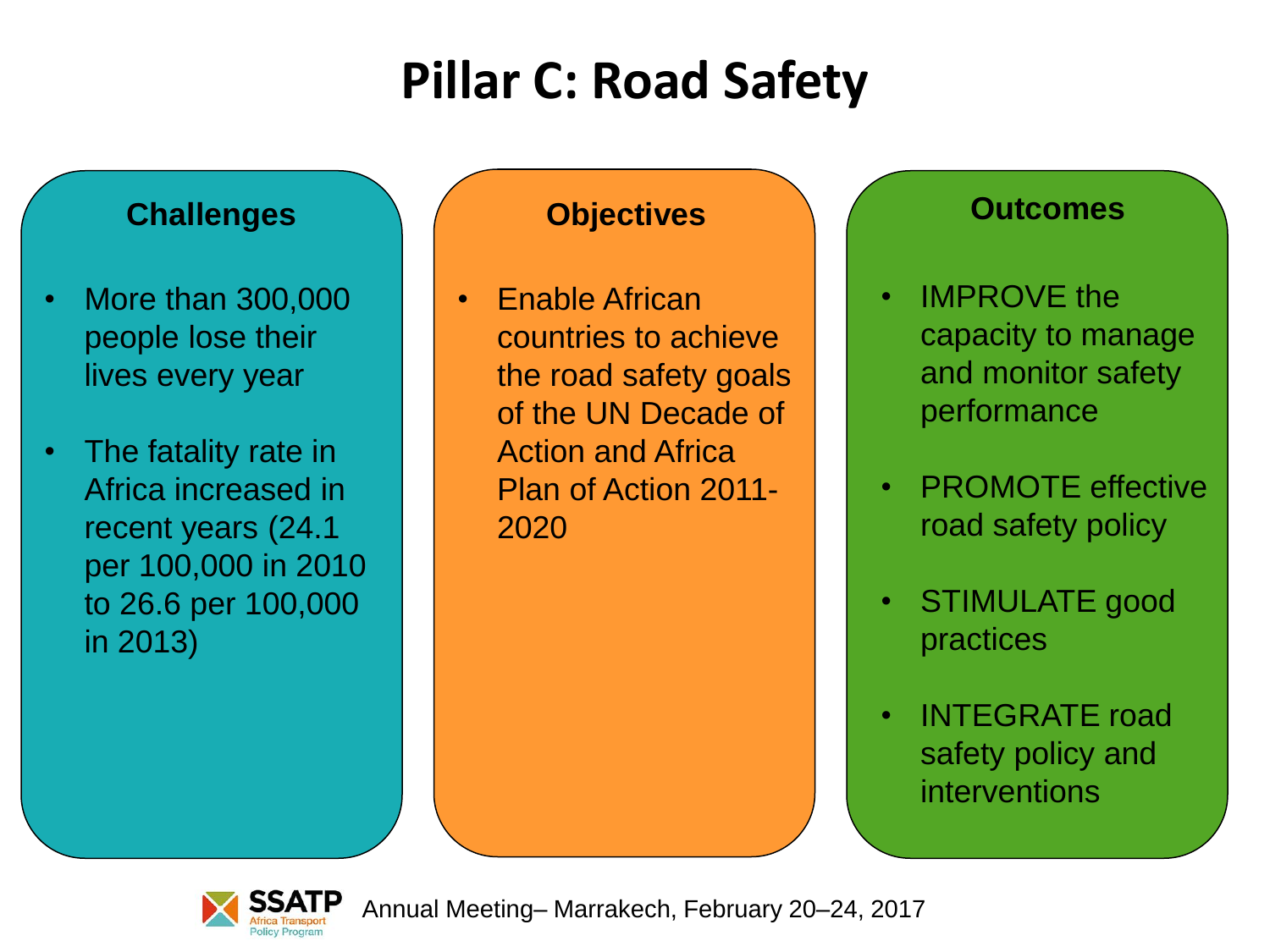# **Policy development cycle**



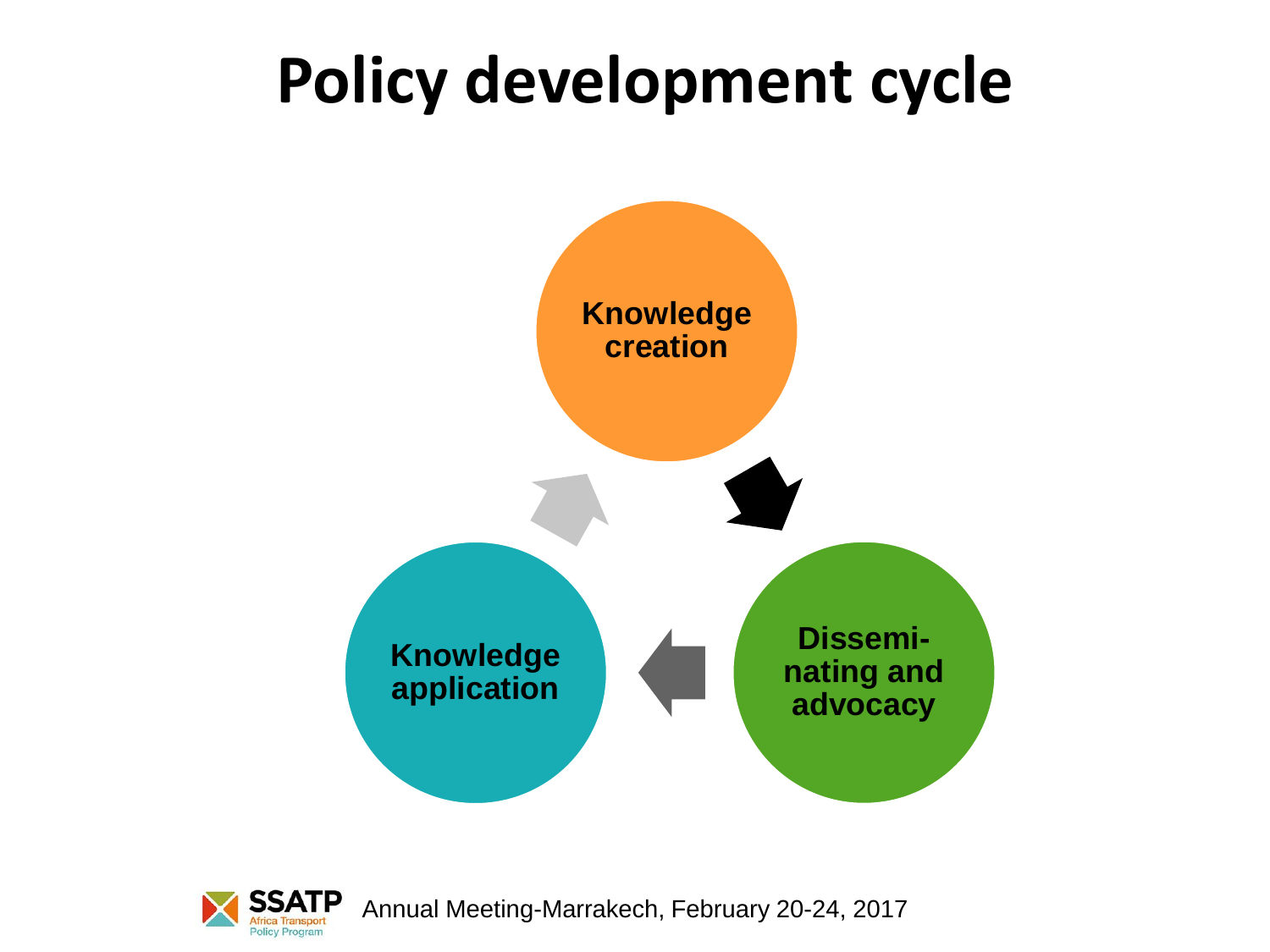

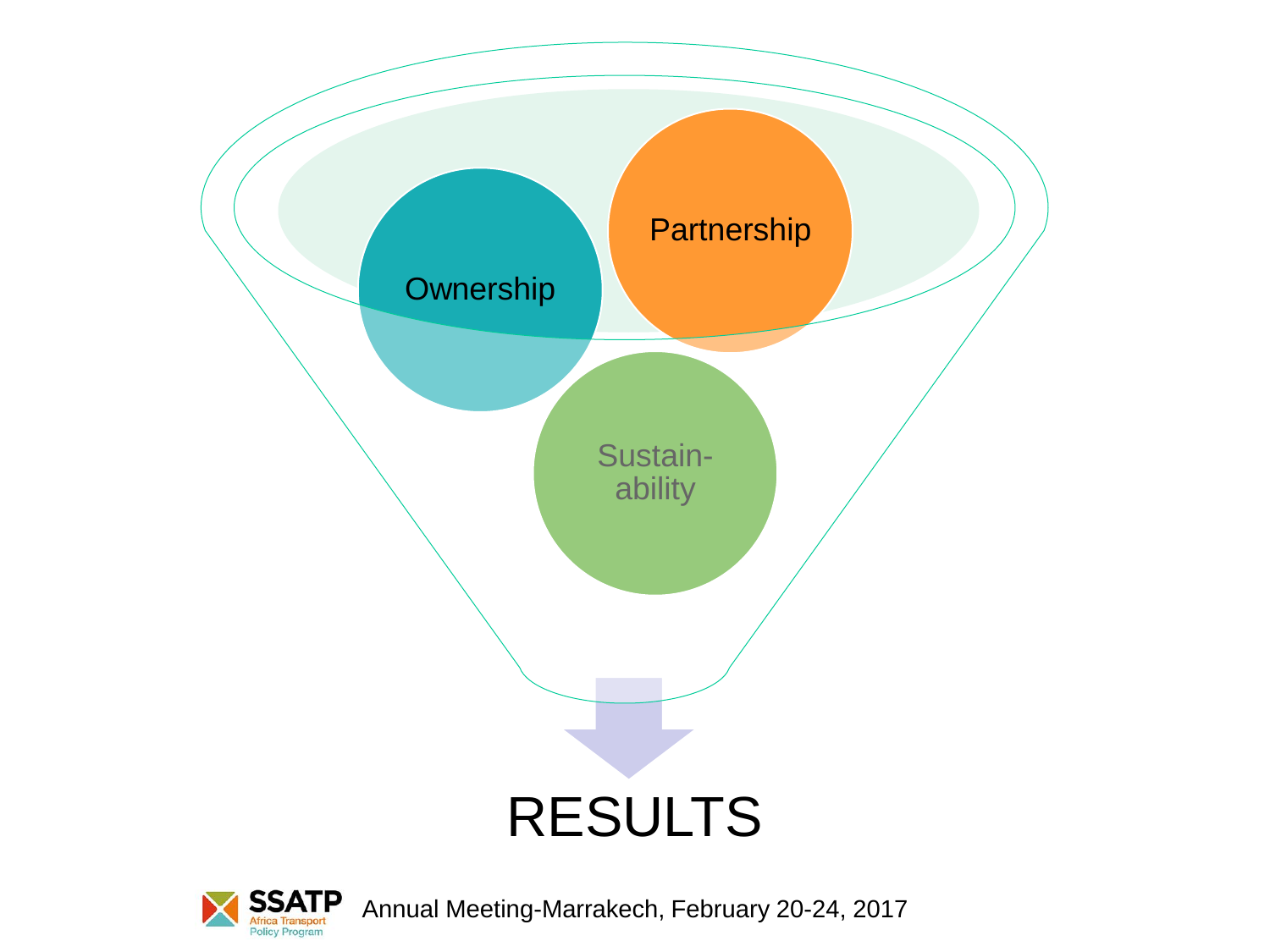# **DP3 in action**



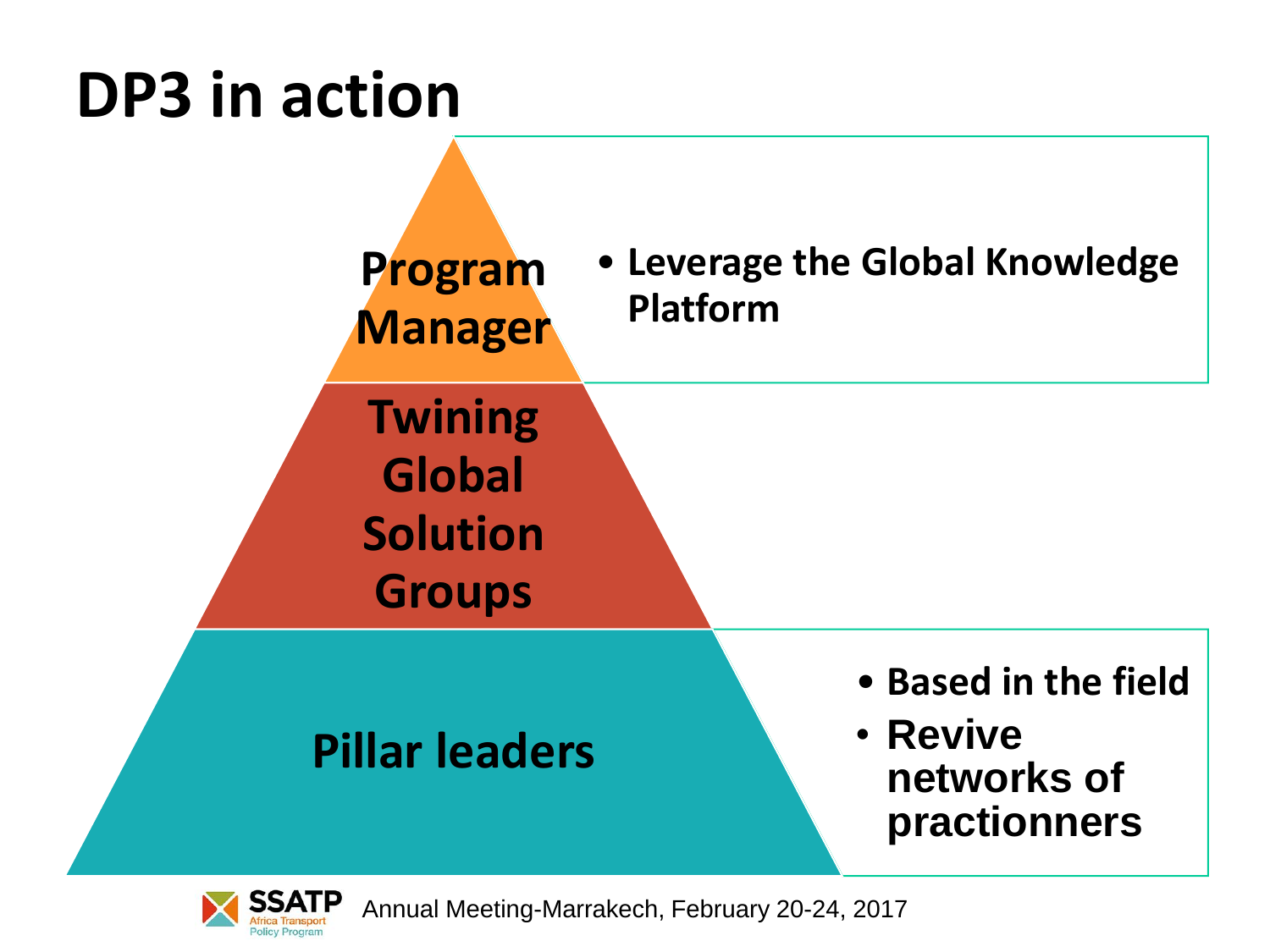# **DP3 in Action**



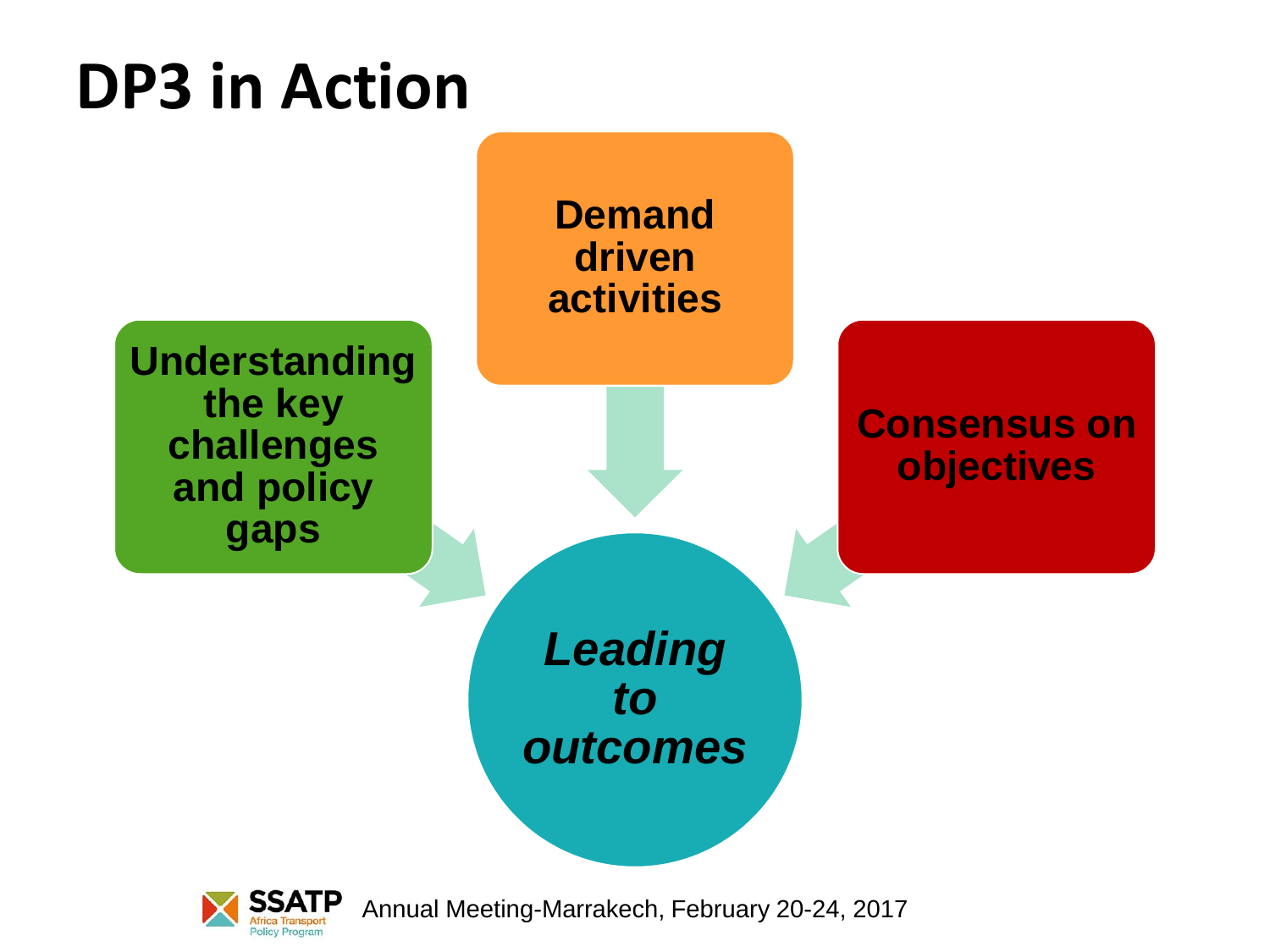# **DP3 in Action**

**Policy Program** 

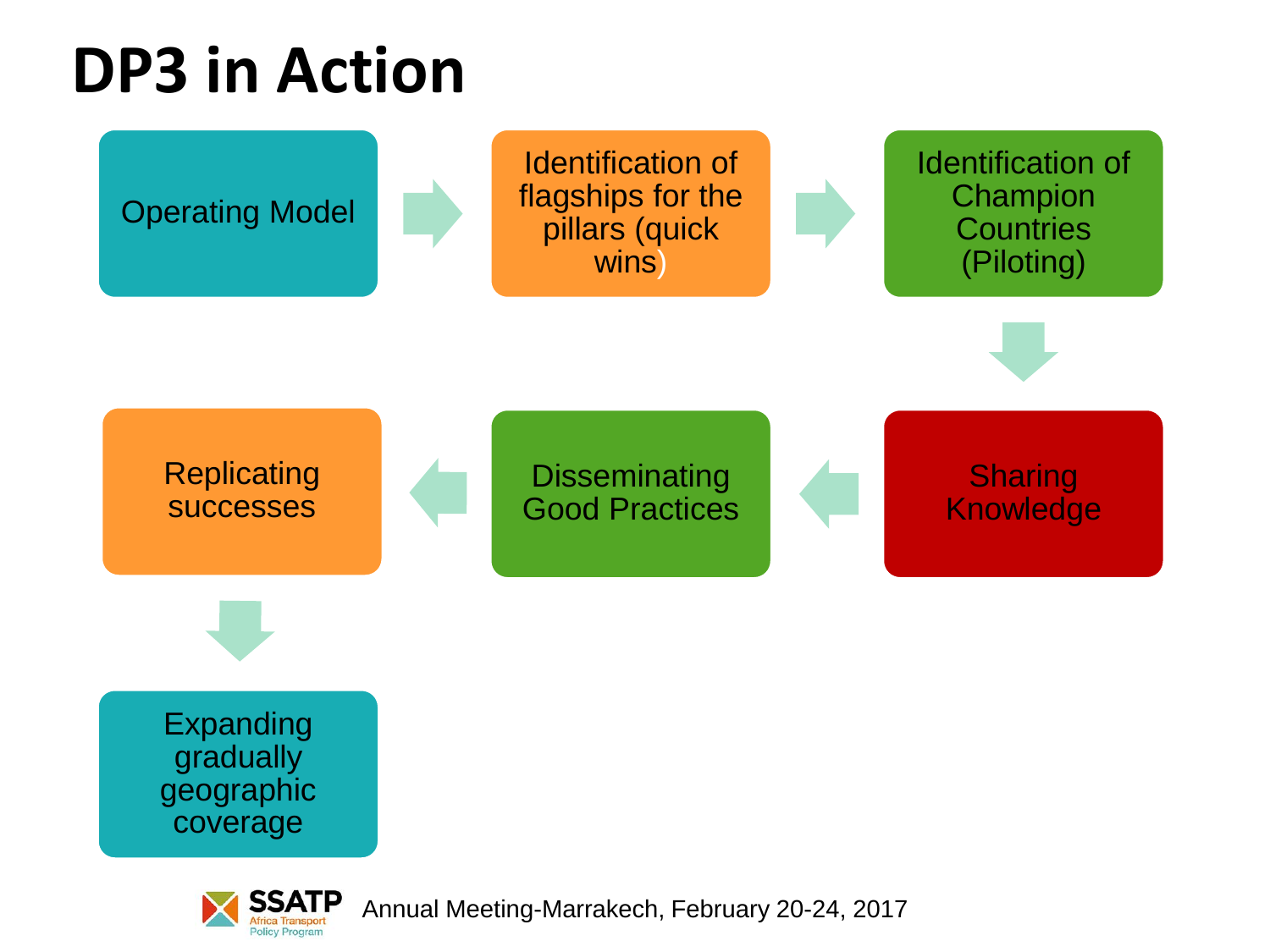# **Organization of Pillar Working Groups**

- REAFIRM DP3 Strategic Plan (its objectives and alignement with the 3 pillars)
- **SHARE** the result framework of each pillar
- **FINALIZE the** proposed implementation plan of DP3

- ENGAGE with key stakeholders in the focus area
- REPORT BACK on progress and sollicit feedback
- TAKE STOCK of the proposed activities
- IDENTIFY new countries and partners for pilots

### **Objectives Process Expected Outcomes**

- BUILD consensus on the implementation plan (short and longterm)
- FINALIZE the proposed implementation plan of DP3